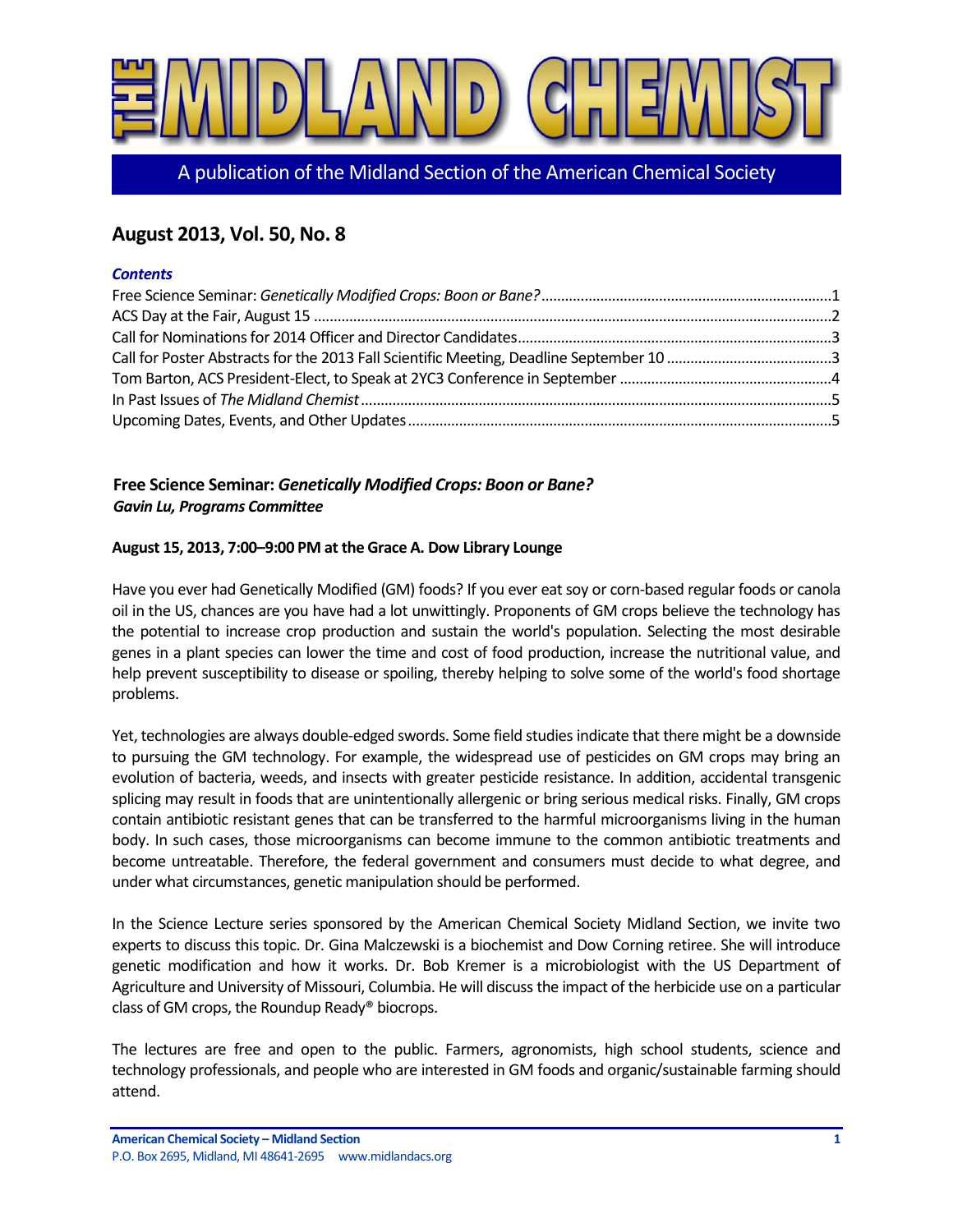### <span id="page-1-0"></span>**ACS Day at the Fair, August 15** *Michelle Rivard, MMTG Chair-Elect and ACS Day at the Fair Chair*

The Midland Section ACS Day at the Fair event is coming up on Thursday, August 15. This event is designed to be a giving-back event for ACS and MMTG members, families, and friends. Free hot dogs, chips, and drinks will be available 4:30–7:30 PM at the tan picnic building at the north end of the Midland County Fair Grandstand. Free science demos will also be offered at this same time and location. Discounted ticket ride bands are also available.

Volunteers are needed to help with food and science demos. For more information, to volunteer, or for advance sales of discounted ticket ride bands, contact Michelle Rivard at michelle rivard@dowcorning.com or 989-496-5399.

You can also sign up to volunteer online by going t[o ACS Day at the Fair Volunteer Sign Up.](http://www.signupgenius.com/go/70A054BADAA2EA20-acsday)

<span id="page-1-1"></span>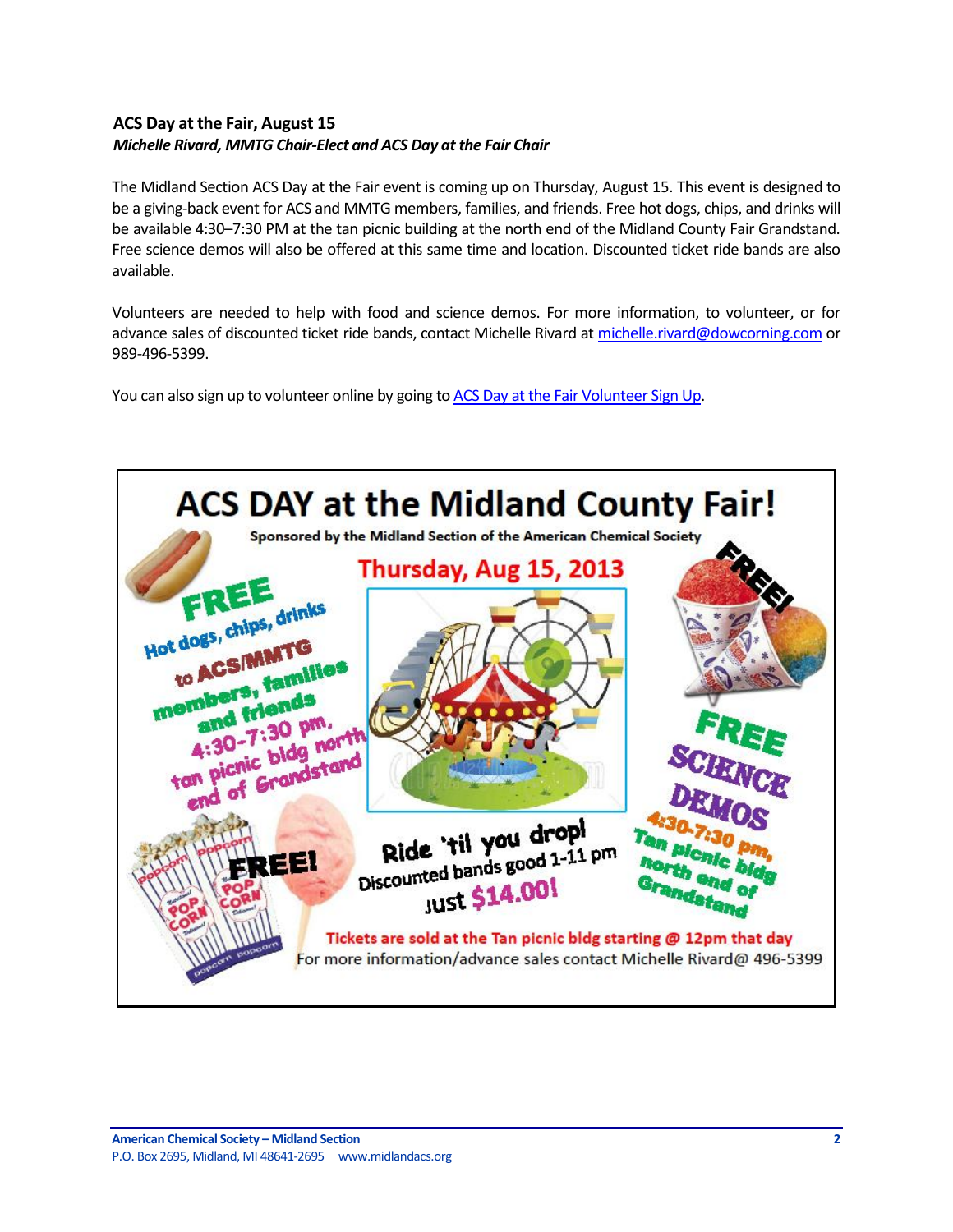### **Call for Nominations for 2014 Officer and Director Candidates** *Jaime Curtis-Fisk, Chair, Nominations and Elections Committee*

Here is your chance to become more involved in your local ACS section. We need candidates to run for the following positions for 2014:

- Chair-elect (1-year term)
- Secretary (1-year term)
- Treasurer (1-year term)
- Councilor (3-year term)
- Alternate Councilor (3-year term)
- Chair, Nominations and Elections Committee (1-year term)
- Directors (3 open positions, 3-year terms)

If you are interested in running for any of these positions, or if you know of someone who might be interested, please contact Jaime Curtis-Fisk a[t jlcurtisfisk@dow.com](mailto:jlcurtisfisk@dow.com) or 989-638-7044. If you have any questions regarding the responsibilities of any of the positions, please contact the current officers or Jaime Curtis-Fisk, or you are welcome to visit our website a[t www.midlandacs.org.](http://www.midlandacs.org/) Our local section handbook also provides further details a[t ACSMidlandSectionHandbook.](http://midlandacs.org/uploads/images/administration/ACSMidlandSectionHandbook.pdf)

Nominations from the floor will be accepted at the August 5 and August 26, 2013 Board meetings, held at 7:00 PM in the Board Room on the lower level of the Midland Center for the Arts. Please be aware that any nominees will have to accept their nomination prior to the announcement from the floor.

There are a variety of compelling reasons to take advantage of the chance to become involved as an officer or director of the Midland Section ACS: networking beyond your work-place, an opportunity to provide vision and voice to your local scientific community, and a chance to hone your interpersonal and leadership skills.

Please consider getting involved with the Midland Section ACS. If you are not keen on running for a board position, there are still many other great areas for you to serve.

### <span id="page-2-0"></span>**Call for Poster Abstracts for the 2013 Fall Scientific Meeting, Deadline September 10** *Roja Ergun, 2013 FSM Poster Symposium Chair*

Student and professional poster presentations for the 69<sup>th</sup> Fall Scientific Meeting of the Midland Section of the American Chemical Society on October 5, 2013 at Delta College are invited in all areas of chemistry, biochemistry, chemistry-related areas, and materials science. Abstracts are being accepted now through September 10, 2013. The theme of this year's Fall Scientific Meeting is *Energy: Now and Forever!*

Guidelines for Abstracts: 250 words, Times New Roman, Word document or PDF. Please include all authors and their affiliations. Please e-mail abstracts or address questions to the FSM Poster Symposium Chair, Roja Ergun [\(ergun@dow.com](mailto:ergun@dow.com)), and include "FSM Abstract" in the subject line.

2013 FSM registration information: All presenters and attendees should register for the meeting by September 20, 2013. Registration is free, and lunch will be provided for all pre-registered participants. To register, please e-mail the FSM Registration Chair, Megan Boyle [\(mmboyle@dow.com\)](mailto:mmboyle@dow.com), and put "FSM Registration" in the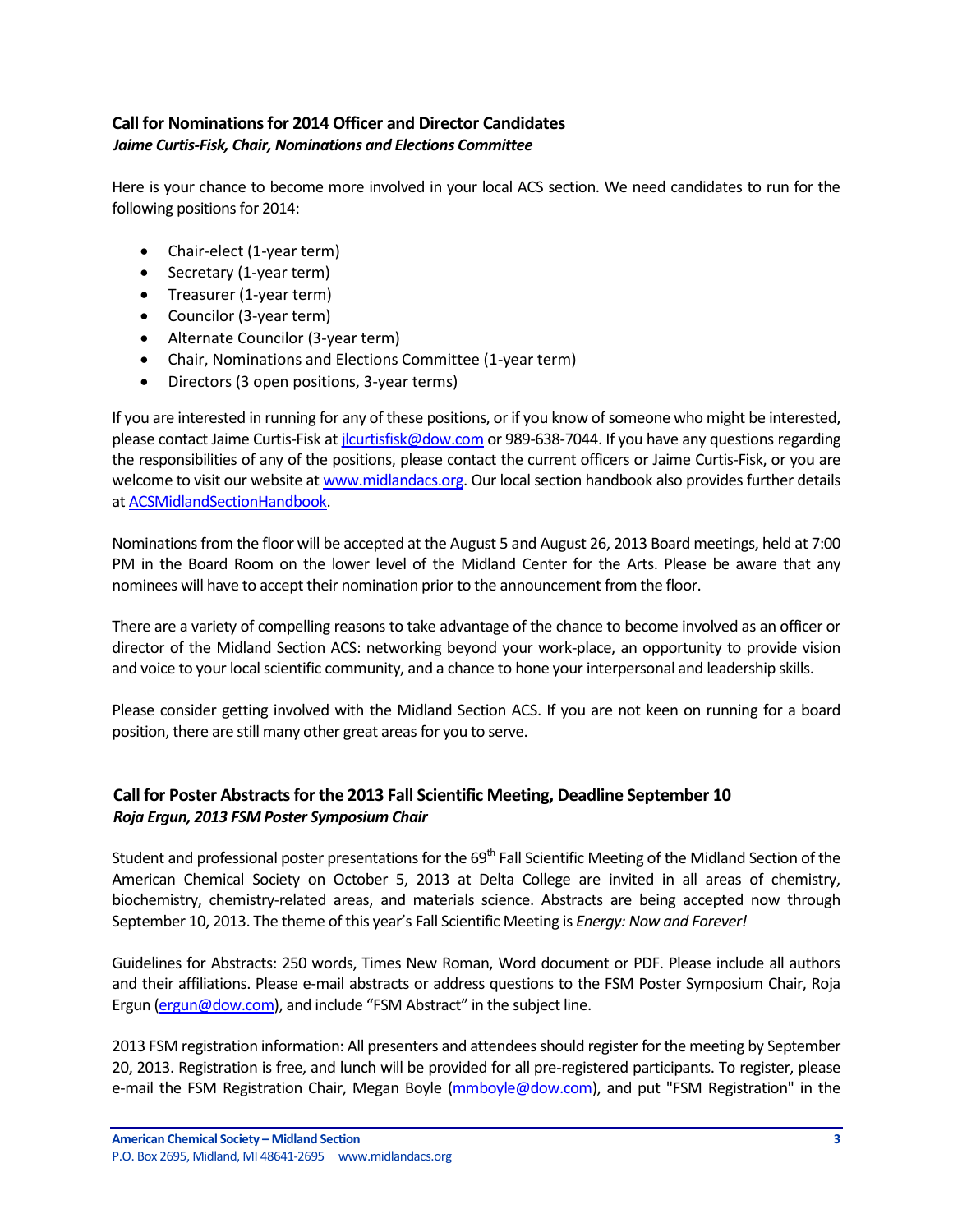subject line. If registering for more than yourself, please give the names of all registrants. For more information, please see the meeting website a[t http://midlandacs.org/index.php?page=fsm-home.](http://midlandacs.org/index.php?page=fsm-home)

### <span id="page-3-0"></span>**Tom Barton, ACS President-Elect, to Speak at 2YC3 Conference in September** *Jonathan Gittins, 2YC3 Program Chair*



Delta College is excited to be hosting the  $202<sup>nd</sup>$  2YC3 (Two-Year College Chemistry Consortium) Conference on September 27–28, 2013. The 2YC3 is an organization that is part of the Division of Chemical Education within the American Chemical Society. The ACS national organization is a sponsor of the 2YC3 and sends representatives to each of the meetings to share updated information from the Division of Chemical Education. The 2YC3 provides a forum for chemistry educators to enhance student learning through professional development conferences.

Attendance is not limited to two-year college instructors. We encourage presentations and workshops from high school teachers, university professors, and industry professionals. Topics can be related to our theme "Student Success: Headed to the Workforce," though we also encourage other topics as well to give us a diverse program.

We are excited to announce that on Friday morning, the Keynote Speaker will be Tom Barton, 2013 President-Elect of the American Chemical Society. On Friday evening, a dinner will be held at the Doubletree Hotel in Bay City. On Saturday morning, a panel discussion on Student Success is being planned. If you would like to participate on this panel discussion, a list of possible questions will be forwarded to you to assess further interest.

If you are interested in participating in the panel discussion or submitting an abstract for a presentation, please contact Jon Gittins, Program Chair [\(jonathangittins@delta.edu\)](https://owa.delta.edu/owa/redir.aspx?C=GHFCBkpsaUGpIeOk3J1TPnffwr1pMNBIt50uaEiu3pnwrsuB8Sieje4kBqtXLFQKW6SymQnbXMI.&URL=mailto%3ajonathangittins%40delta.edu). Preference will be given to abstracts submitted by July 10.

Registration is currently available for the 202nd conference at [http://www.2yc3.org/registration202.htm.](https://owa.delta.edu/owa/redir.aspx?C=GHFCBkpsaUGpIeOk3J1TPnffwr1pMNBIt50uaEiu3pnwrsuB8Sieje4kBqtXLFQKW6SymQnbXMI.&URL=http%3a%2f%2fwww.2yc3.org%2fregistration202.htm)

The most up-to-date information about the conference, including program information, is available at: [http://delta.edu/science/chemistry/2yc3.aspx](https://owa.delta.edu/owa/redir.aspx?C=GHFCBkpsaUGpIeOk3J1TPnffwr1pMNBIt50uaEiu3pnwrsuB8Sieje4kBqtXLFQKW6SymQnbXMI.&URL=http%3a%2f%2fdelta.edu%2fscience%2fchemistry%2f2yc3.aspx) (which can be accessed using the QR code provided at right).



If you have questions, please contact the program chair, Jonathan Gittins at [jonathangittins@delta.edu.](https://owa.delta.edu/owa/redir.aspx?C=GHFCBkpsaUGpIeOk3J1TPnffwr1pMNBIt50uaEiu3pnwrsuB8Sieje4kBqtXLFQKW6SymQnbXMI.&URL=mailto%3ajonathangittins%40delta.edu) We greatly appreciate any participation in this conference, and look forward to seeing all of you at Delta College!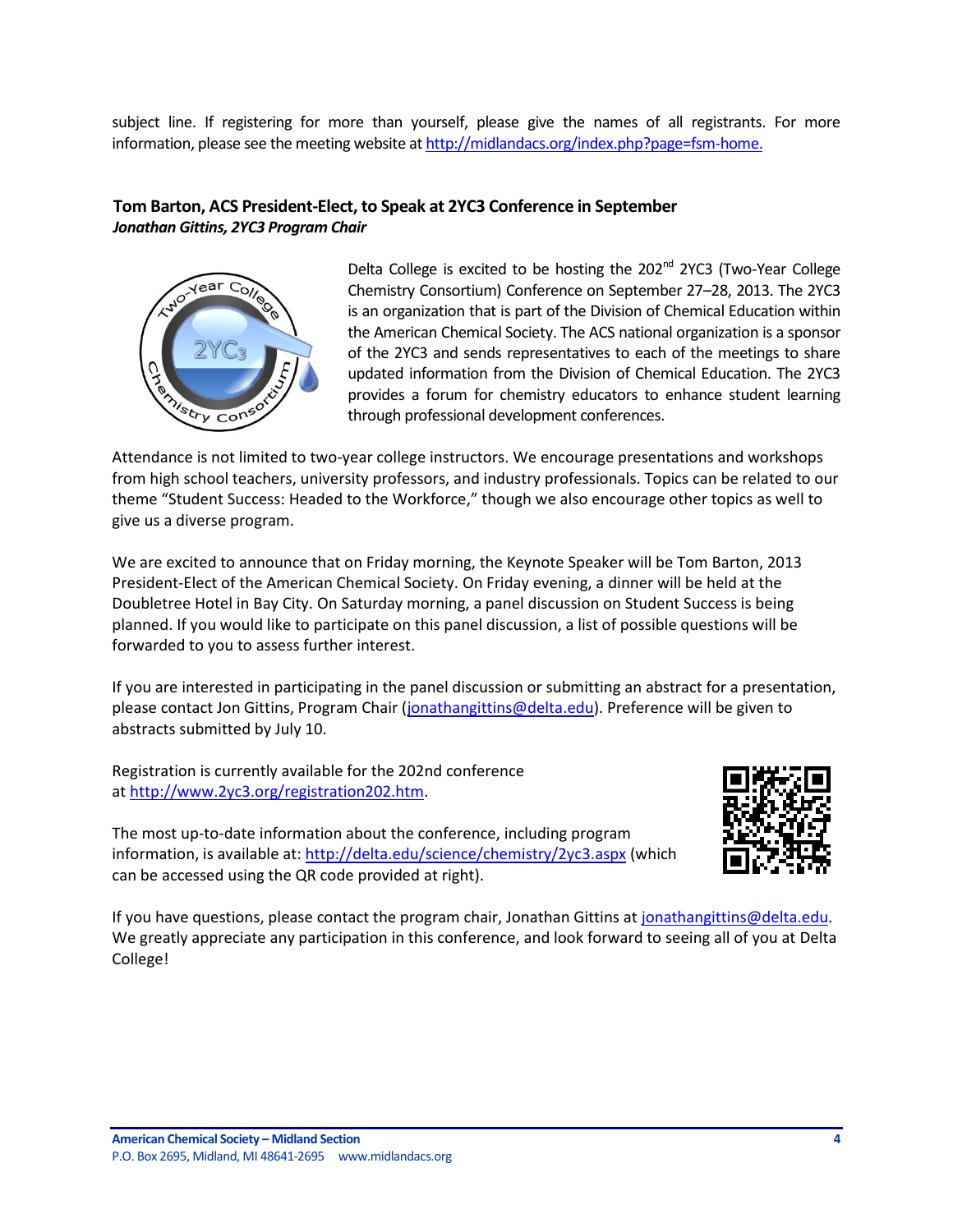### <span id="page-4-0"></span>**In Past Issues of** *The Midland Chemist Wendell L. Dilling, Midland Section Director and Historian*

#### **40 Years Ago**

In *Prof. Georges Smets is 1973 Visiting Professor at MMI*: "Prof. Smets, Dean of the Faculty of Sciences of the University of Louvain, Belgium, will be the first visiting professor at Midland Macromolecular Institute (MMI). Under this program, outstanding macromolecular scientists will be invited to teach courses on special subjects at MMI. The visiting professorship is cosponsored by the local section of the American Chemical Society, Central Michigan University, Saginaw Valley College, The Dow Chemical Company, Dow Corning Corporation and Midland Macromolecular Institute. The University of Michigan and Michigan State University are also supporting the program."

#### **30 Years Ago**

In *Midland Section News*: "Dr. Ed Plueddemann, Dow Corning Scientist, has received the 1984 American Chemical Society Award for Creative Invention. The purpose of the award is to recognize individual inventors for successful applications of research in chemistry and/or chemical engineering which contribute to the material prosperity and happiness of people. Ed is the first Dow Corning employee to receive this award. He will be presented \$4000 and a silver medal this spring at the ACS national meeting in St. Louis."

#### **20 Years Ago**

In *From the Chair* by Gretchen Kohl, Chair, ACS Midland Section: "Exciting news from Chicago: the Midland Section receives the Outstanding Section Award for our size category, for the third year in a row!!! Vicky Cobb and Joan Holtschlag officially accepted the award at the National meeting for us. Additional exciting news from Chicago: the Section's MMTG received an outstanding Technicians' Group award, in only its second year since establishment. Rebecca Malkin officially accepted the award for the MMTG. Exciting news from Midland: the 49th Fall Scientific Meeting, to occur on October 23rd, 1993, will allow all of us to revel in our success and member participation, with the meeting's theme of the "Celebration of Excellence." Mike Paquette, this year's FSM general chair, is planning an innovative program this year."

#### **10 Years Ago**

In *Post Street Archives: The Life of a Chemical Company* by David Baker: "The Post Street Archives is a treasuretrove of historical materials and documents of The Dow Chemical Company and the Dow family. Located in an old school building at 205 Post Street in Midland, the Archives offers a unique glimpse into the life of a major chemical company. I was fortunate enough to visit the Archives early in May on a rather auspicious occasion for Dow historian and Archives staff member Ned Brandt. His new book *Chairman of the Board: A Biography of Carl A. Gerstacker* had been published by Michigan State University Press, and he was holding a copy in his hand. Ned has been the company historian since 1983. His new book is one on many volumes housed at the Archives, from late 19th century chemical reference books to more recent historical works."

#### <span id="page-4-1"></span>**Upcoming Dates, Events, and Other Updates**

- August 5 (7:00-9:00 PM) ACS Board meeting, MCFTA Board Room (in person), or via conference call at phone number: 866-299-7945, participant code: 9837036#.
- August 15 (Thursday) ACS Day at the Midland County Fair. Volunteers are needed to help with food and science demos. Contact Michelle Rivard, ACS Day at the Fair Chair, a[t michelle.rivard@dowcorning.com](mailto:michelle.rivard@dowcorning.com) or 989-496-5399 for more information, or for advance sales of discounted ticket ride bands.